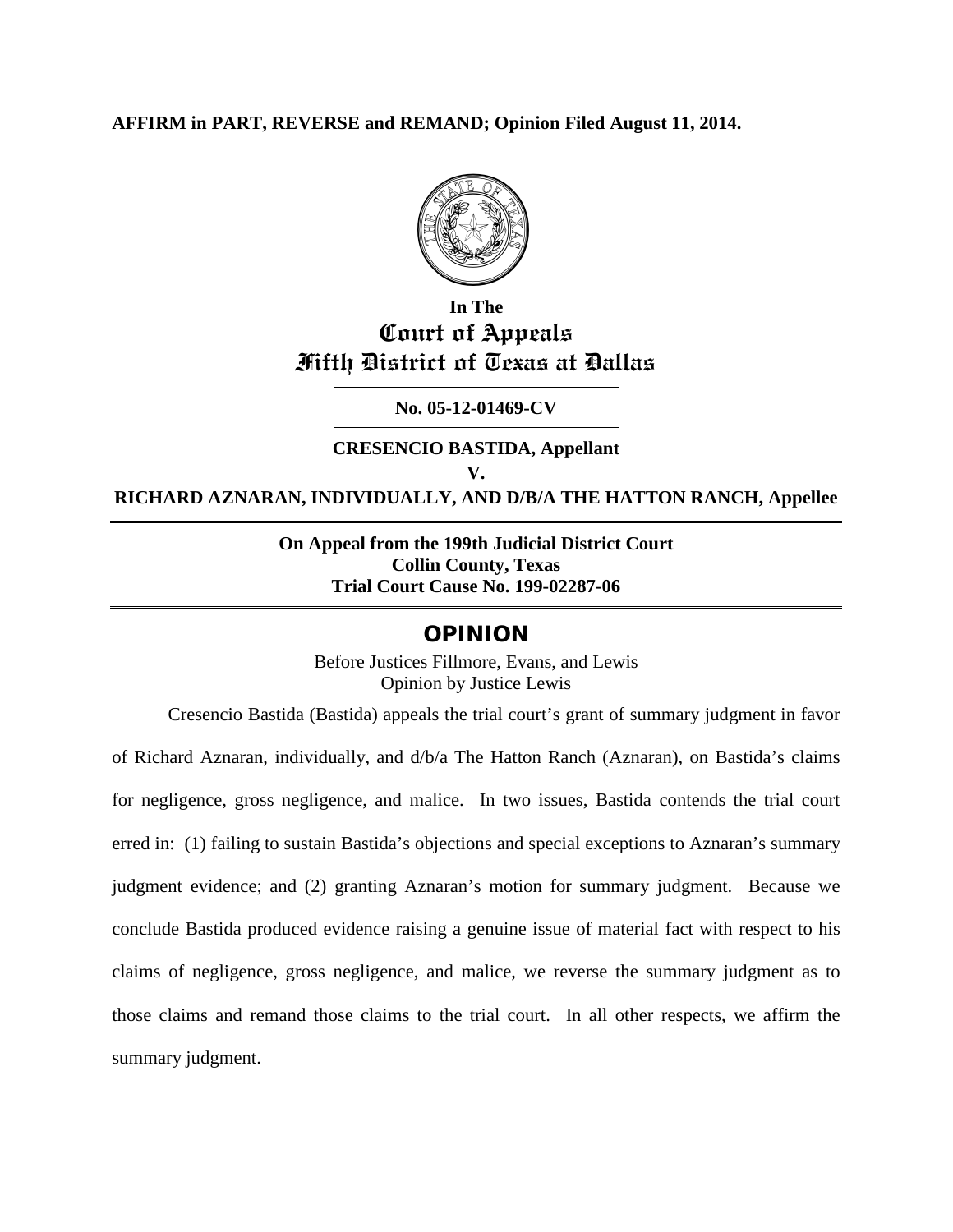#### **I. FACTUAL AND PROCEDURAL BACKGROUND**

Appellee Aznaran purchased a mobile home from Tony Braxton; the purchase price included delivery and installation of the mobile home at Aznaran's ranch by Braxton or whomever Braxton hired. Braxton hired Abel's Mobile Home Service, Inc. (AMHS), owned by Abel Narezo (Narezo), to deliver and install the mobile home. Appellant Bastida worked for AMHS. On September 8, 2004, during delivery of the mobile home, Bastida climbed on top of the mobile home, apparently to lift a telephone line hanging across Aznaran's ranch road, and accidentally came into contact with an energized electrical line also hanging across the ranch road. He was electrocuted, burning approximately 80% of his body.

Bastida alleged claims against Narezo and AMHS for negligence, negligence per se, gross negligence and malice, failing to provide a safe work environment, and failing to supervise, train, warn, protect, and provide proper equipment. Bastida also alleged claims against Aznaran, individually and d/b/a The Hatton Ranch, for negligence, negligence per se, gross negligence, malice, joint enterprise, joint venture, agency, breach of contract, nondelegable duty, res ipsa loquitur, negligent hiring, and negligent supervision.

Aznaran filed a motion for summary judgment, arguing that Aznaran owed no duty to Bastida. Bastida filed a response to Aznaran's motion for summary judgment and a separate document entitled "Plaintiff's Objections and Special Exceptions to Defendant Richard Aznaran's Motion for Summary Judgment." The record contains nothing to indicate the trial court ever ruled on Bastida's objections and special exceptions. On August 24, 2009, the trial court granted summary judgment in favor of Aznaran, ordering that all of Bastida's claims against Aznaran, individually and d/b/a The Hatton Ranch, be dismissed with prejudice. The trial court did not specify the basis for its ruling.

–2–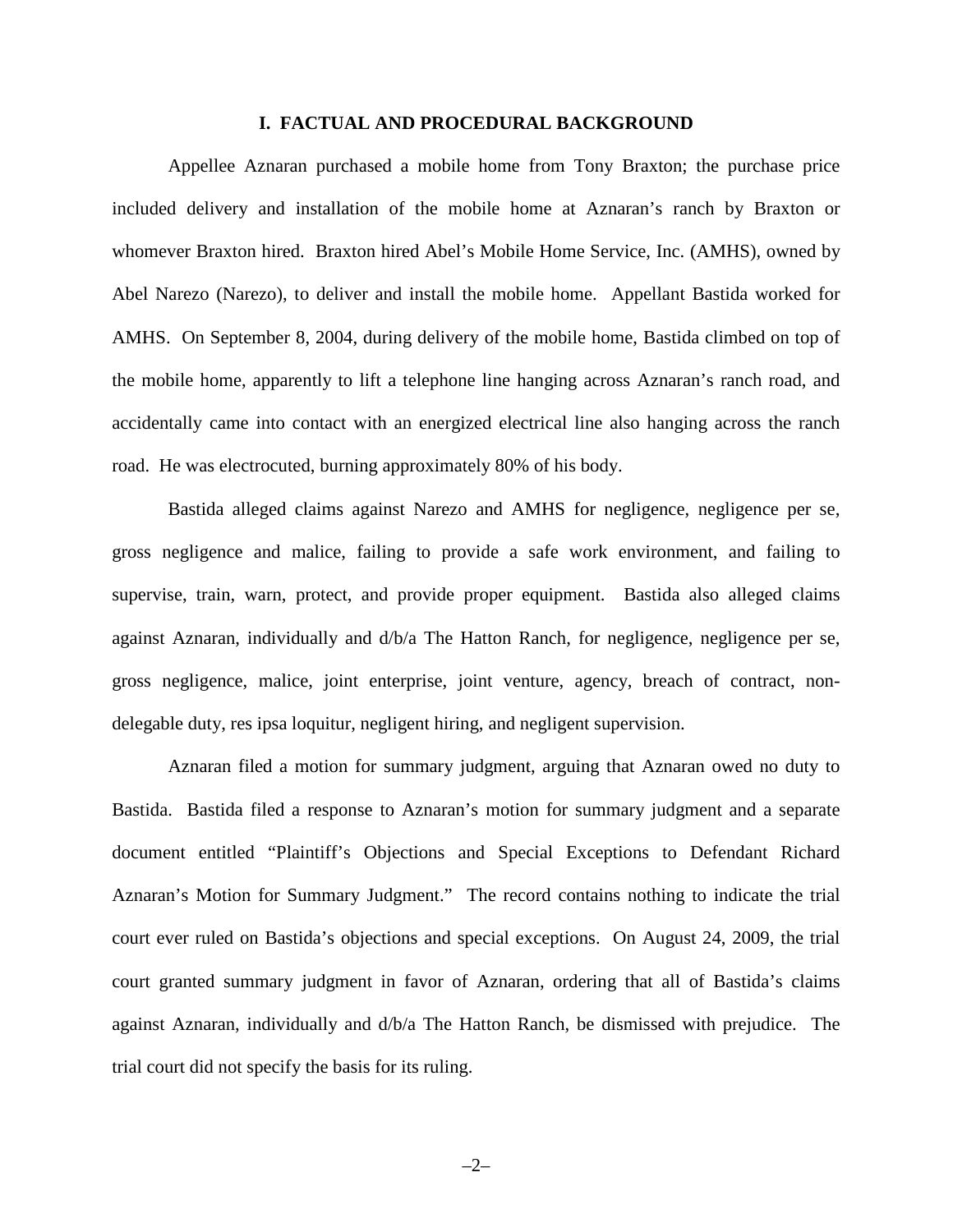The record contains the answer of AMHS, notifying the trial court that AMHS filed for bankruptcy protection several weeks after Bastida was injured. The record also contains Narezo's answer, denying all allegations against him. The trial court conducted a bench trial with respect to Bastida's claims and causes of action against Narezo and AMHS, but the record does not contain an order or judgment. On October 2, 2012, the trial court signed an order dismissing the case for want of prosecution. Bastida now appeals the trial court's order granting summary judgment in favor of Aznaran, individually and d/b/a The Hatton Ranch.

#### **II. STANDARD OF REVIEW**

We review a summary judgment de novo. *Travelers Ins. Co. v. Joachim*, 315 S.W.3d 860, 862 (Tex. 2010); *Beesley v. Hydrocarbon Separation, Inc*., 358 S.W.3d 415, 418 (Tex. App.––Dallas 2012, no pet.). In a traditional motion for summary judgment, the moving party has the burden of showing there is no genuine issue of material fact and it is entitled to judgment as a matter of law. TEX. R. CIV. P. 166a(c); *see also Mann Frankfort Stein & Lipp Advisors, Inc. v. Fielding*, 289 S.W.3d 844, 848 (Tex. 2009). A defendant who moves for summary judgment pursuant to rule 166a(c) must show the plaintiff has no cause of action. *Beesley*, 358 S.W.3d at 418. A defendant may meet this burden by disproving at least one essential element of each theory of recovery or by conclusively proving all elements of an affirmative defense. *D. Houston, Inc. v. Love*, 92 S.W.3d 450, 454 (Tex. 2002); *Smith v. Deneve*, 285 S.W.3d 904, 909 (Tex. App.––Dallas 2009, no pet.). A matter is conclusively established if ordinary minds cannot differ as to the conclusion to be drawn from the evidence. *AN Collision Ctr. of Addison, Inc. v. Town of Addison*, 310 S.W.3d 191, 193 (Tex. App.—Dallas 2010, no pet.). In deciding whether there is a disputed issue of material fact, evidence favorable to the non-movant will be taken as true. *Fort Worth Osteopathic Hosp., Inc. v. Reese*, 148 S.W.3d 94, 99 (Tex. 2004). We indulge every reasonable inference and resolve any doubt in favor of the non-movant. *Id*. Once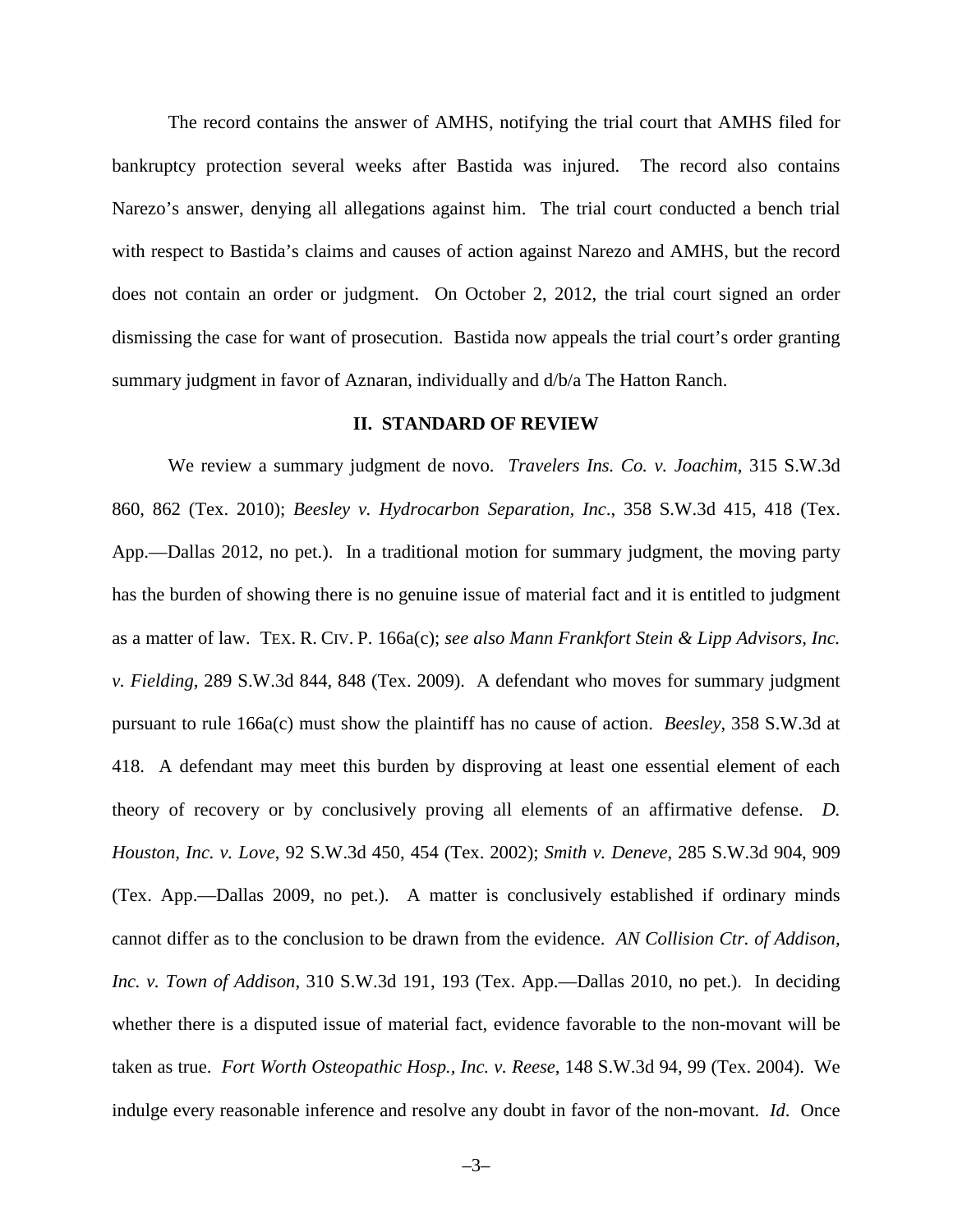the defendant establishes a right to summary judgment as a matter of law, the burden shifts to the plaintiff to present evidence raising a genuine issue of material fact. *City of Houston v. Clear Creek Basin Auth*., 589 S.W.2d 671, 678–79 (Tex. 1979).

#### **III. ANALYSIS**

#### **A. OBJECTIONS TO SUMMARY JUDGMENT EVIDENCE**

In his first issue, Bastida argues the trial court erred in failing to sustain his objections and special exceptions to Aznaran's summary judgment evidence, consisting solely of Aznaran's affidavit. Although Bastida characterizes nearly all of his complaints as both objections and special exceptions, none of them qualifies as a special exception. The purpose of special exceptions is to compel clarification of pleadings when they are unclear or ambiguous. *See Baylor Univ. v. Sonnichsen*, 221 S.W.3d 632, 635 (Tex. 2007). Bastida's complaints do not seek clarification of Aznaran's motion for summary judgment. Instead—with the exception of the four evidentiary objections discussed below—the complaints (a) address Aznaran's purported failure to comply with summary judgment procedures, (b) argue that statements or conclusions in the motion are not supported by competent summary judgment evidence, or (c) make legal arguments for why the motion should fail. Following each of his complaints, Bastida asks that the purportedly inappropriate portions of the motion or affidavit be stricken from the summary judgment record. Bastida's arguments are more in the nature of a summary judgment response, challenging the adequacy of the arguments and authorities put forward in Aznaran's summary judgment motion. As such, they do not present appropriate special exceptions.

Bastida has raised four evidentiary objections to Aznaran's affidavit, asserting (1) the affidavit failed to explain the basis for Aznaran's personal knowledge of matters set forth in the affidavit; (2) the affidavit was testimony of an interested witness; (3) the affidavit was based on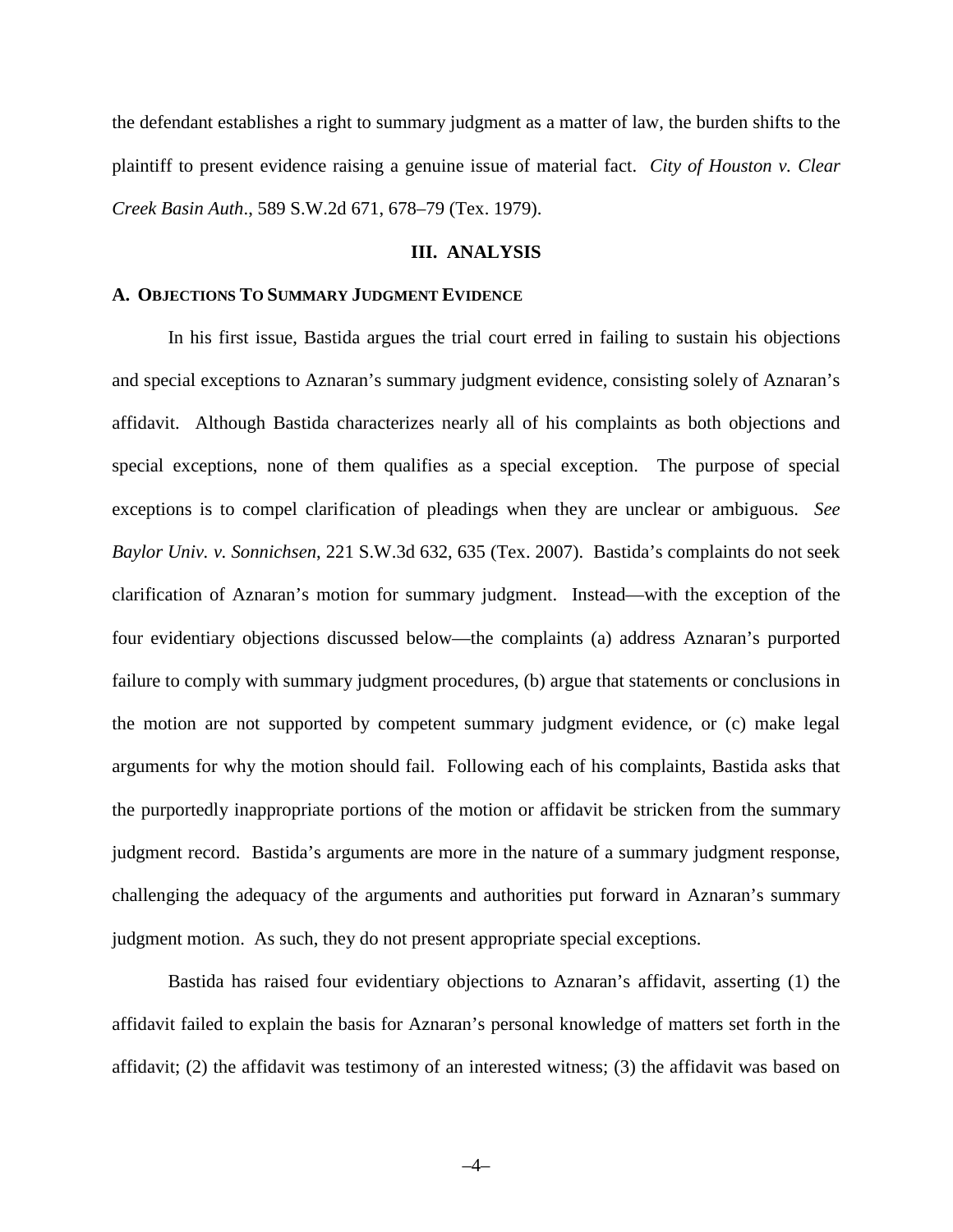hearsay or speculation; and (4) the affidavit consisted of Aznaran's unsubstantiated opinions and conclusions. The trial court granted Aznaran's motion without reference to Bastida's objections.

The granting of a summary judgment motion "does not necessarily provide an implicit ruling that either sustains or overrules the objections to the summary-judgment evidence." *Gonzalez v. VATR Constr. LLC*, 418 S.W.3d 777, 783 (Tex. App.—Dallas 2013, no pet.) (quoting *Allen v. Albin*, 97 S.W.3d 655, 663 (Tex. App.—Waco 2002, no pet.)). Objections to the form of summary judgment evidence are preserved for appellate review only if such objections are made and ruled on in the trial court. *See Gonzalez*, 418 S.W.3d at 783; *Choctaw Props., L.L.C. v. Aledo Indep. Sch. Dist*., 127 S.W.3d 235, 241 (Tex. App.—Waco 2003, no pet.). We cannot imply a ruling on Bastida's objections from this record. *See Choctaw Props*., 127 S.W.3d at 241; *Allen*, 97 S.W.3d at 663.

For preservation purposes, objections to "form" and "substance" are treated differently. *See Stewart v. Sanmina Texas L.P*., 156 S.W.3d 198, 207 (Tex. App.—Dallas 2005, no pet.). Failure to affirmatively show that the affiant had personal knowledge is a defect in form and must be preserved in the trial court. *Id*. (citing *Grand Prairie Indep. Sch. Dist. v. Vaughan*, 792 S.W.2d 944, 945 (Tex. 1990) (per curiam)). An objection that an affidavit contains hearsay is also a defect of form. *Id*. (citing *St. Paul Ins. Co. v. Mefford*, 994 S.W.2d 715, 721 (Tex. App.— Dallas 1999, pet. denied)). Accordingly, by failing to obtain a ruling from the trial court on his personal knowledge and hearsay objections, Bastida cannot raise these objections on appeal. *Gonzalez*, 481 S.W.3d at 783; *Stewart*, 156 S.W.3d at 207.

Defects in the substance of the evidence do not require a written ruling, and such objections may be raised for the first time on appeal. *Stewart*, 156 S.W.3d at 207; *Thompson v. Curtis*, 127 S.W.3d 446, 450 (Tex. App.—Dallas 2004, no pet.). Therefore, we may consider Bastida's objections challenging the substance of the summary judgment evidence. *See*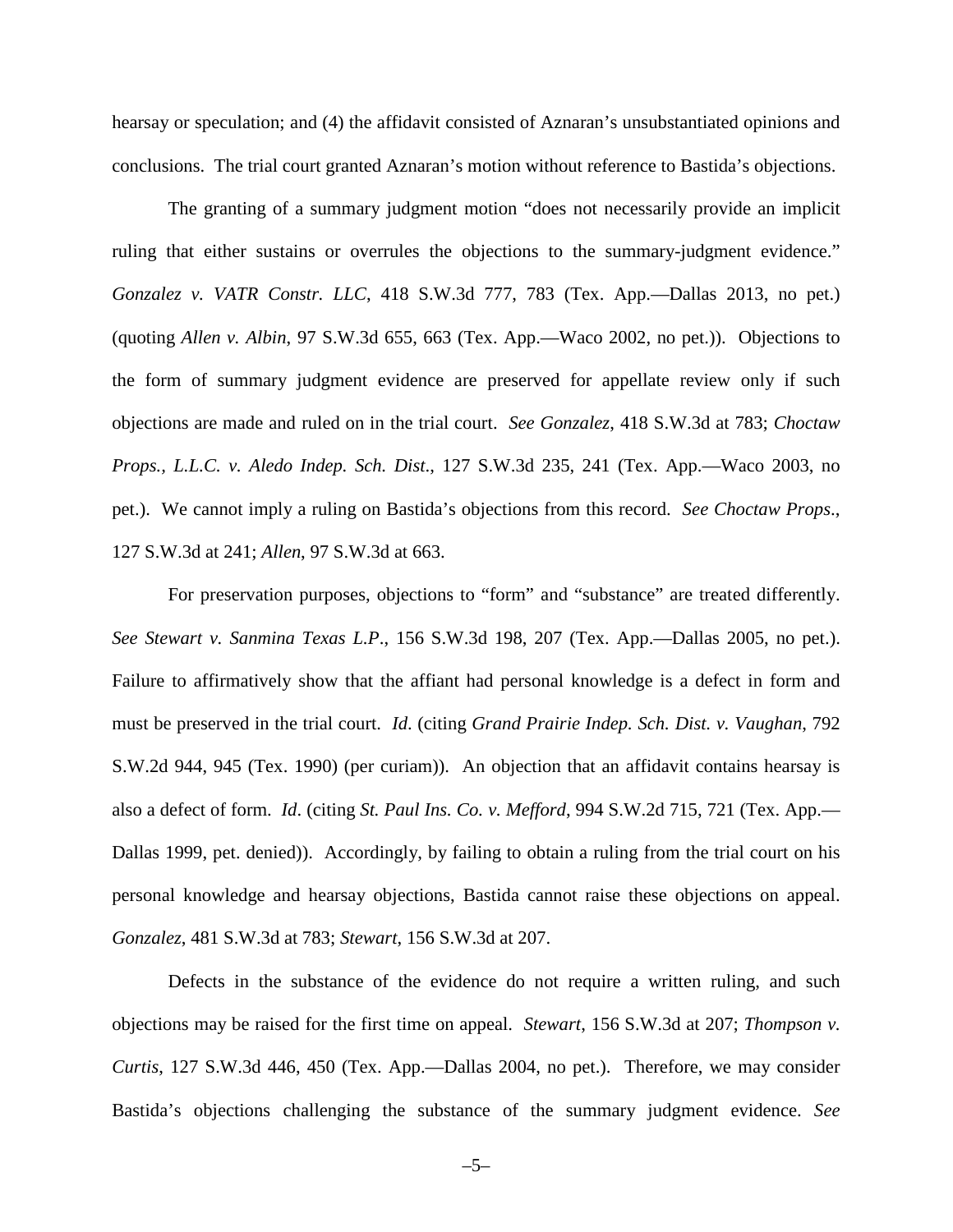*Gonzalez*, 481 S.W.3d at 783. Substantive defects are those that leave the evidence legally insufficient, and include affidavits which are nothing more than legal or factual conclusions. *Stewart*, 156 S.W.3d at 207; *Hou–Tex, Inc. v. Landmark Graphics*, 26 S.W.3d 103, 112 (Tex. App.—Houston [14th Dist.] 2000, no pet.).

Bastida argues that Aznaran's affidavit was not competent summary judgment evidence because it came from an interested witness. Uncontroverted testimonial evidence of an interested witness can provide the basis for summary judgment if the evidence is "clear, positive, and direct, otherwise credible and free from contradictions and inconsistencies, and could have been readily controverted." TEX. R. CIV. P. 166a(c); *see Trico Techs. Corp. v. Montiel*, 949 S.W.2d 308, 310 (Tex. 1997); *Ross v. Texas One P'ship*, 796 S.W.2d 206, 211 (Tex. App.— Dallas 1990, writ denied). Bastida contends that several statements in Aznaran's affidavit address Aznaran's knowledge, intent, and state of mind prior to and at the time of the accident and cannot be readily controverted. However, "could have been readily controverted" does not mean that the summary judgment evidence could have been easily and conveniently rebutted, but rather indicates that the testimony could have been effectively countered by opposing evidence. *See Trico Techs*., 949 S.W.2d at 310 (citing *Casso v. Brand*, 776 S.W.2d 551, 558 (Tex. 1989)); *see also Beesley*, 358 S.W.3d at 424. In our view, Aznaran's affidavit was clear, positive, direct, otherwise credible, and free from contradictions and inconsistencies. Aznaran was not the only person who could have testified as to what was involved in moving a mobile home, the route selected, whether it was necessary to remove obstacles, and why Bastida climbed on top of the mobile home. But Bastida made no attempt to controvert the purportedly objectionable statements in Aznaran's affidavit through deposition testimony, interrogatories, or other discovery. *See Beesley*, 358 S.W.3d at 424 (where opposing party "made no attempt to controvert the affidavit through deposition testimony, interrogatories, or other discovery," the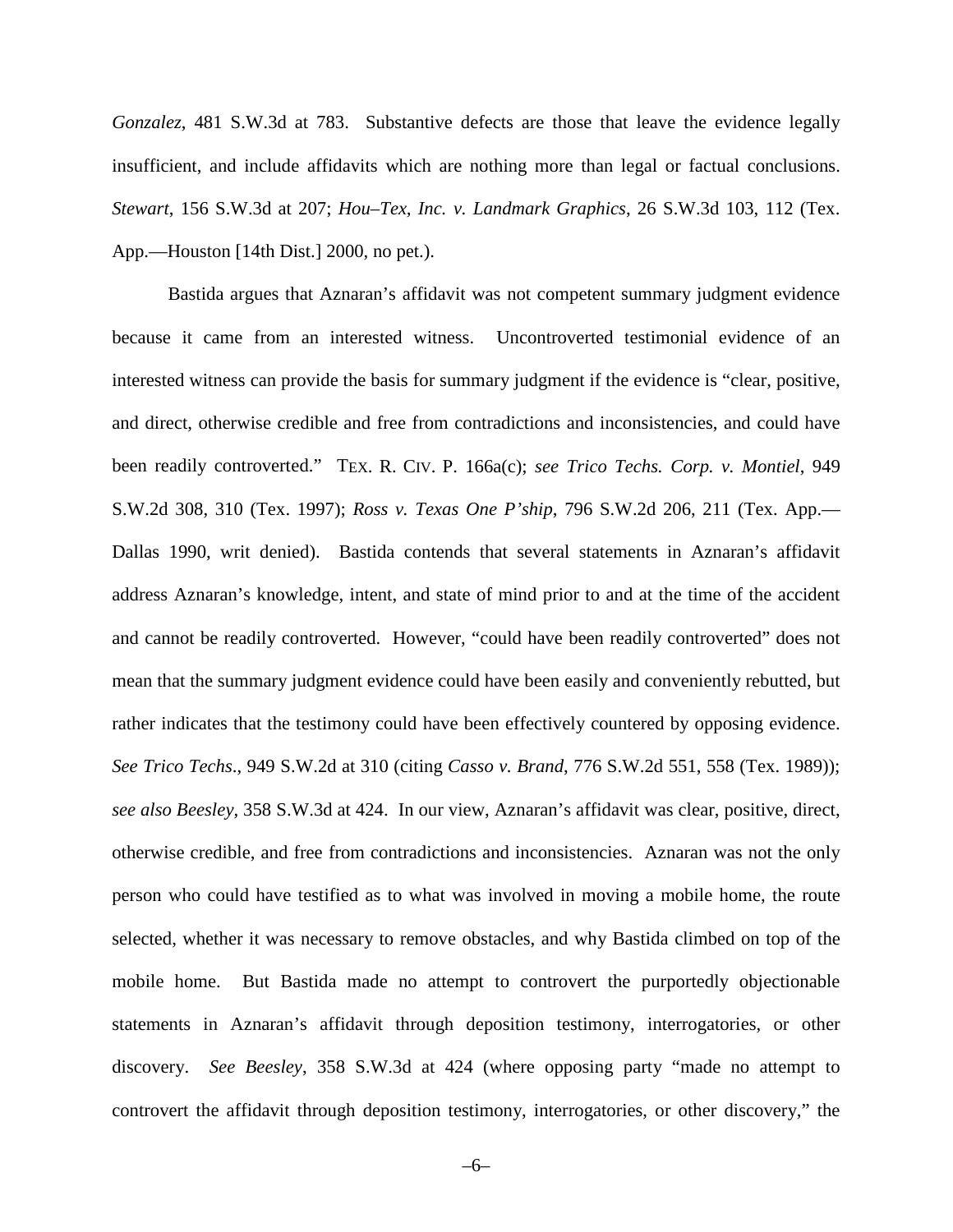affidavit of an interested witness is competent summary judgment evidence) (quoting *Trico Techs*., 949 S.W.2d at 310). Because Aznaran's statements contained in his affidavit could have been readily controverted, Aznaran's affidavit should not be excluded on the basis that he is an interested witness.

Bastida also argues Aznaran's affidavit was not competent summary judgment evidence because it is conclusory. A conclusory statement is one that does not provide the underlying facts to support the conclusion. *Eberstein v. Hunter*, 260 S.W.3d 626, 630 (Tex. App.—Dallas 2008, no pet.). Conclusory statements in affidavits are not competent evidence to support summary judgment because they are not credible or susceptible to being readily controverted. *See Ryland Group, Inc*. *v. Hood*, 924 S.W.2d 120, 122 (Tex. 1996); *see also Eberstein*, 260 S.W.3d at 630. However, logical conclusions based on stated underlying facts are proper. *See Thompson*, 127 S.W.3d at 450.

Bastida quotes various statements from Aznaran's affidavit and makes a general objection that because Aznaran never explained the factual basis for such unsubstantiated opinions or conclusions, the statements were improper legal conclusions. For example, Bastida complains that Aznaran did not explain the factual basis for his opinion that he had purchased the mobile home through Braxton, who arranged for its delivery. In his affidavit, Aznaran stated he bought the mobile home from Braxton and delivery was included in the purchase price. Bastida complains that Aznaran did not explain the factual basis for his opinion that he did not control the route taken. In his affidavit, Aznaran stated that he proposed the route across his ranch and drove it with Braxton and Narezo to see if there was anything that needed to be moved before the delivery. Aznaran stated that he was present at the time of the accident. He stated he had never met Bastida before the day of the accident. He stated he did not direct Bastida to climb on top of the mobile home, or to move the wires. We conclude that Aznaran's affidavit states facts to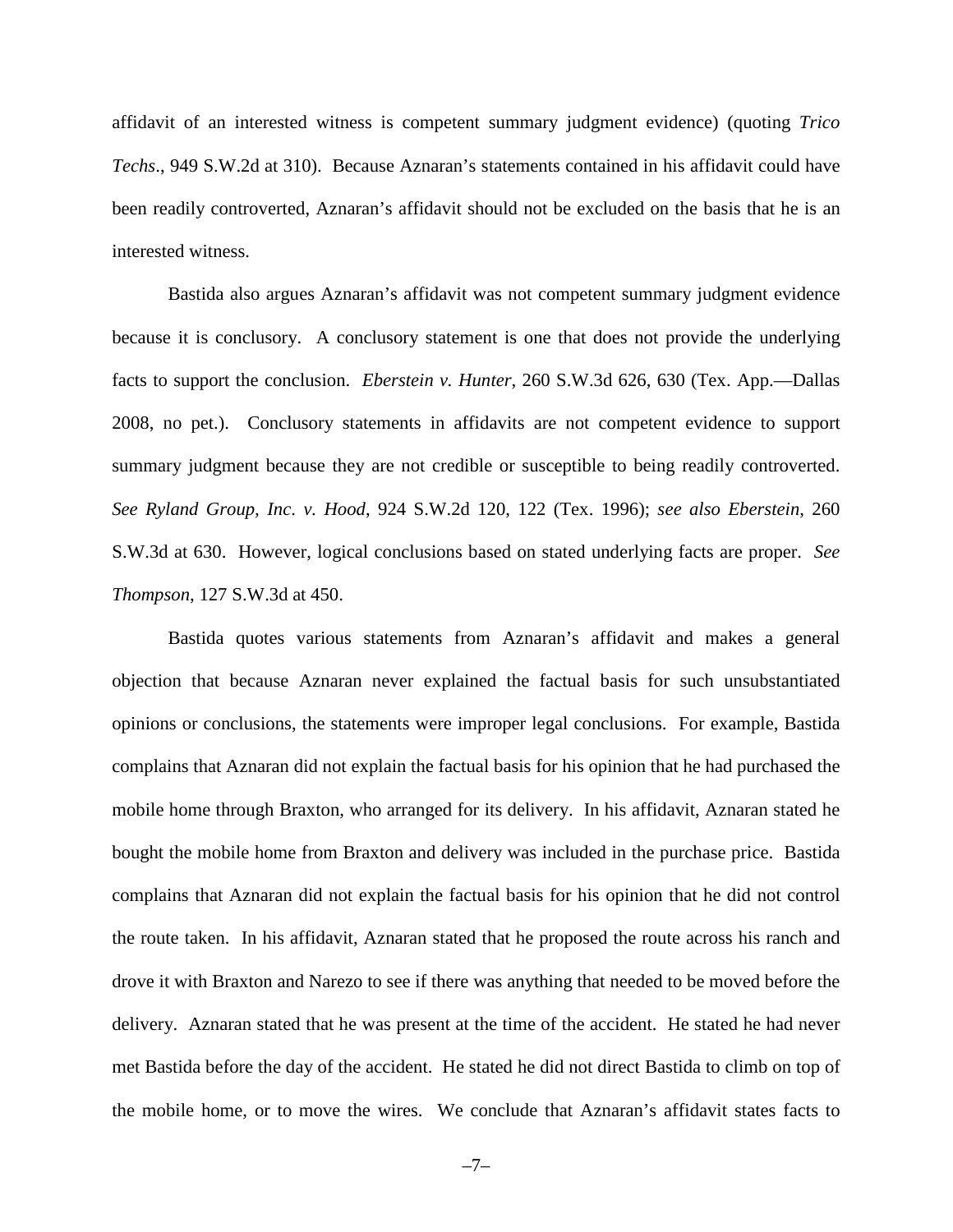support his logical conclusions. It was not conclusory and thus constituted proper summary judgment evidence. *Id*. at 451. We overrule Bastida's first issue.

#### **B. SUMMARY JUDGMENT**

In his fourth amended petition, the live pleading at the time the motion for summary judgment was filed, Bastida asserted claims against Aznaran for general negligence, negligence per se, gross negligence, malice, joint enterprise, joint venture, agency, breach of contract, nondelegable duty, res ipsa loquitur, negligent hiring, and negligent supervision. Aznaran sought, and the trial court granted, summary judgment on all these claims. On appeal, Bastida does not present argument that the trial court erred in granting summary judgment on his claims for negligence per se, joint enterprise, joint venture, agency, breach of contract, non-delegable duty, res ipsa loquitur, or negligent hiring; accordingly, we affirm the summary judgment on those claims. This appeal requires that we determine whether the trial court erred in granting summary judgment to Aznaran on Bastida's claims of negligence, gross negligence, and malice.

Negligence actions in Texas require "a legal duty owed by one person to another, a breach of that duty, and damages proximately caused by the breach." *Nabors Drilling, U.S.A., Inc. v. Escoto*, 288 S.W.3d 401, 404 (Tex. 2009) (quoting *Love*, 92 S.W.3d at 454). Whether a duty exists is a threshold inquiry and a question of law; liability cannot be imposed if no duty exists. *Gonzalez*, 418 S.W.3d at 784.

Whether Aznaran owed Bastida a duty of care is governed by the law concerning a premises owner's duty to an independent contractor's employee. The duty owed by an owner or occupier of premises to a business invitee, such as an independent contractor's employee, is not that of an insurer. *CMH Homes, Inc. v. Daenen*, 15 S.W.3d 97, 101 (Tex. 2000); *Gillespie v. Kroger Tex., L.P*., 415 S.W.3d 589, 592 (Tex. App.—Dallas 2013, pet. denied). Instead, an owner or occupier has a duty to use reasonable care to keep the premises under his control in a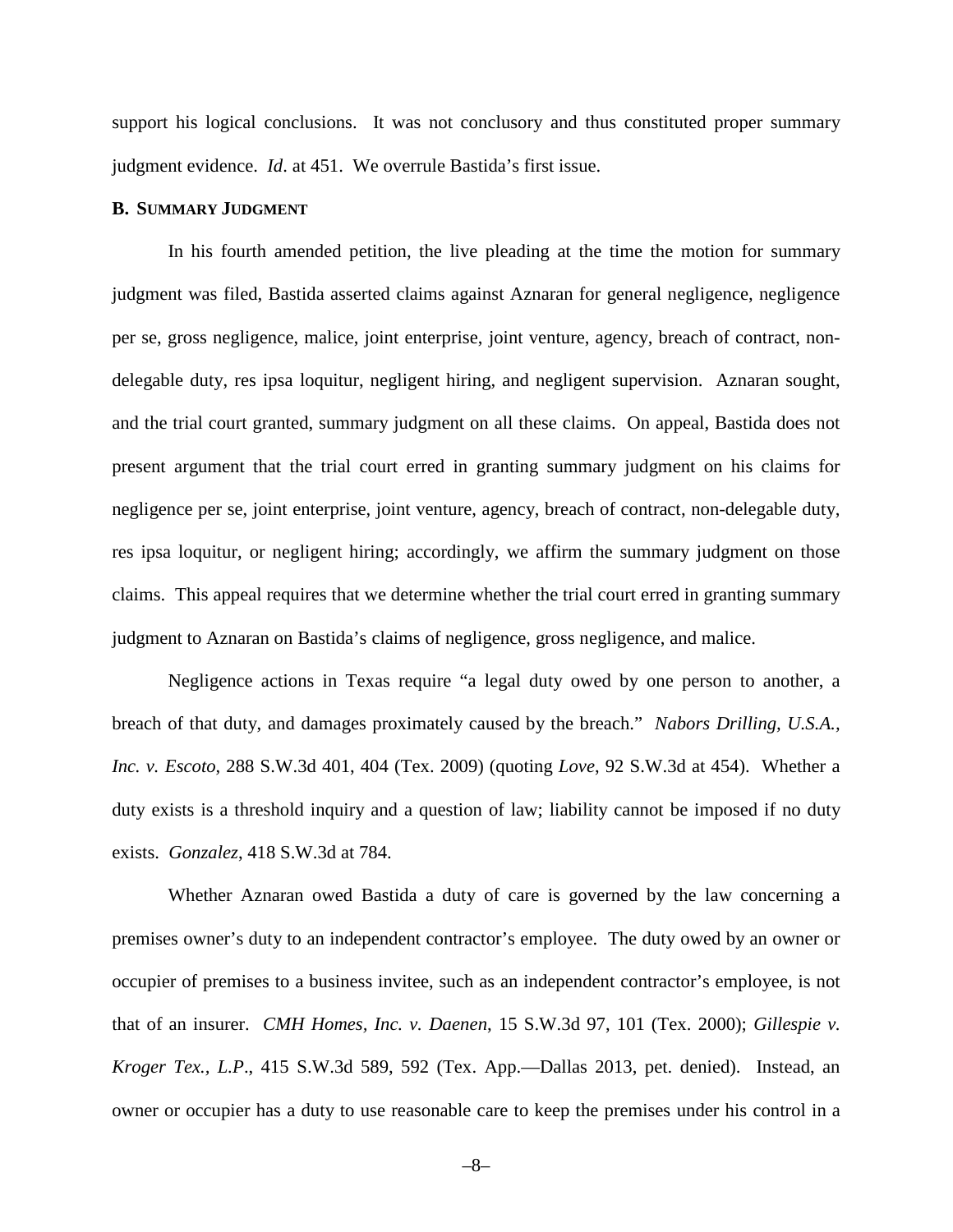safe condition. *Redinger v. Living, Inc*., 689 S.W.2d 415, 417 (Tex. 1985); *McDaniel v. Continental Apartments Joint Venture*, 887 S.W.2d 167, 171 (Tex. App.—Dallas 1994, writ denied). A premises owner may be liable for two distinct categories of negligence in failing to keep the premises safe: (1) negligence arising from a premises defect, and (2) negligence arising from an activity on the premises. *See Del Lago Partners, Inc. v. Smith*, 307 S.W.3d 762, 775 (Tex. 2010); *Clayton W. Williams, Jr., Inc. v. Olivo*, 952 S.W.2d 523, 527 (Tex. 1997). Here, Bastida sued Aznaran under both categories.

#### **1. Negligent Activity**

In a negligent activity claim, the dangerous condition arises as a result of an activity on the premises. *See Olivo*, 952 S.W.2d at 527; *Hernandez v. Hammond Homes, Ltd*., 345 S.W.3d 150, 153 (Tex. App.—Dallas 2011, pet. denied). When the activities of an invitee, such as an independent contractor, create the dangerous condition, the property owner ordinarily has no duty to warn the independent contractor's employees of the premises defect. *See Olivo*, 952 S.W.2d at 527. Generally, a property owner does not owe a duty to ensure that an independent contractor performs his work in a safe manner. *Gen. Elec. Co. v. Moritz*, 257 S.W.3d 211, 214 (Tex. 2008); *Gonzalez*, 418 S.W.3d at 784. The same holds true for a general contractor. *See Koch Ref. Co. v. Chapa*, 11 S.W.3d 153, 155 n.1 (Tex. 1999) (per curiam) ("A general contractor owes the same duty as a premises owner to an independent contractor's employee."); *Olivo*, 952 S.W.2d at 527 ("A general contractor in control of the premises is charged with the same duty as an owner or occupier."). However, a limited duty may arise if an owner or general contractor retains the right to control an independent contractor's methods of work or operative details to the point that the independent contractor is not entirely free to do the work in his own way. *See Moritz*, 257 S.W.3d at 214; *Koch*, 11 S.W.3d at 155; *see also Herrmann v. Goff Custom Homes, L.P.*, No. 05-12-00318-CV, 2013 WL 4517274, at \*4 (Tex. App.—Dallas Aug. 23, 2013, no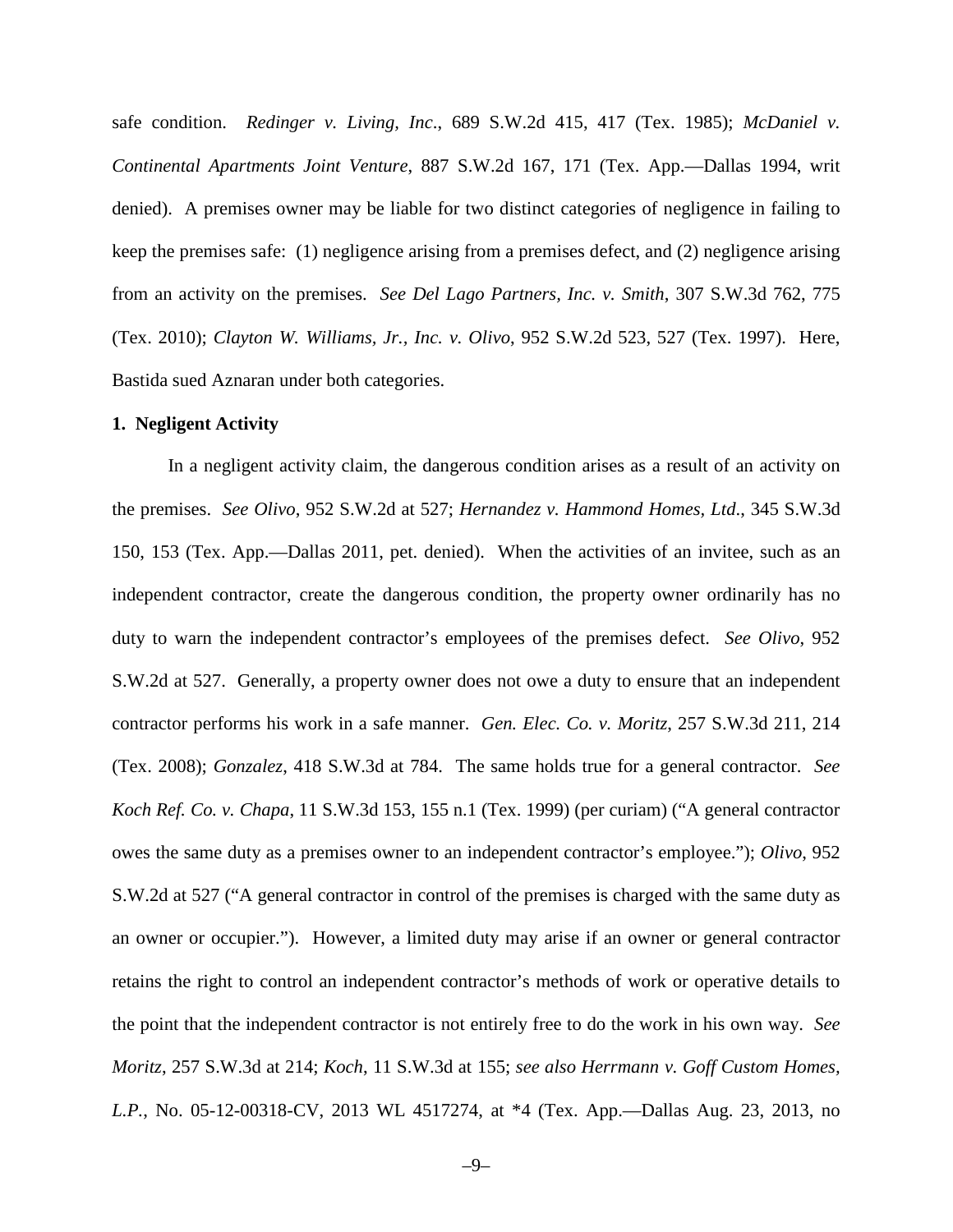pet.). Thus, "a premises owner may be liable when the owner retains the right of supervisory control over work on the premises." *Coastal Marine Serv. of Tex., Inc. v. Lawrence*, 988 S.W.2d 223, 225–26 (Tex. 1999) (per curiam); *see Burkett v. Welborn*, 42 S.W.3d 282, 290 (Tex. App.— Texarkana 2001, no pet.). For liability to attach, the owner or general contractor's role "must be more than a general right to order the work to start or stop, to inspect progress or receive reports." *Dow Chem. Co. v. Bright*, 89 S.W.3d 602, 606 (Tex. 2002) (quoting *Redinger*, 689 S.W.2d at 418). The control must be over the manner in which the independent contractor performs its work. *See Lee Lewis Constr., Inc. v. Harrison*, 70 S.W.3d 778, 783 (Tex. 2001). Also, the supervisory control retained or exercised "must relate to the activity that actually caused the injury." *Coastal Marine*, 988 S.W.2d at 226; *see Moritz*, 257 S.W.3d at 215 ("[I]t is not enough to show that the defendant controlled one aspect of Moritz's activities if his injury arose from another.").

A party can prove the right to control in two ways: "first, by evidence of a contractual agreement which explicitly assigns the premises owner a right to control; and second, in the absence of a contractual agreement, by evidence that the premises owner actually exercised control over the job." *Coastal Marine*, 988 S.W.2d at 226. "If a written contract assigns the right to control to the employer, then the plaintiff need not prove an actual exercise of control to establish a duty." *Hernandez*, 345 S.W.3d at 153 (citing *Pollard v. Mo. Pac. R.R. Co.*, 759 S.W.2d 670, 670 (Tex.1988) (per curiam)). In this case, we do not have a written contract assigning the right to control to Aznaran; however, we have Aznaran's written admission that his employee or authorized agent was Bastida's supervisor.

In Aznaran's affidavit attached to his motion for summary judgment, Aznaran admitted he was the owner of the property on which the accident occurred. However, Aznaran denied hiring Narezo and AMHS, stated he did not control or have the right to control Narezo or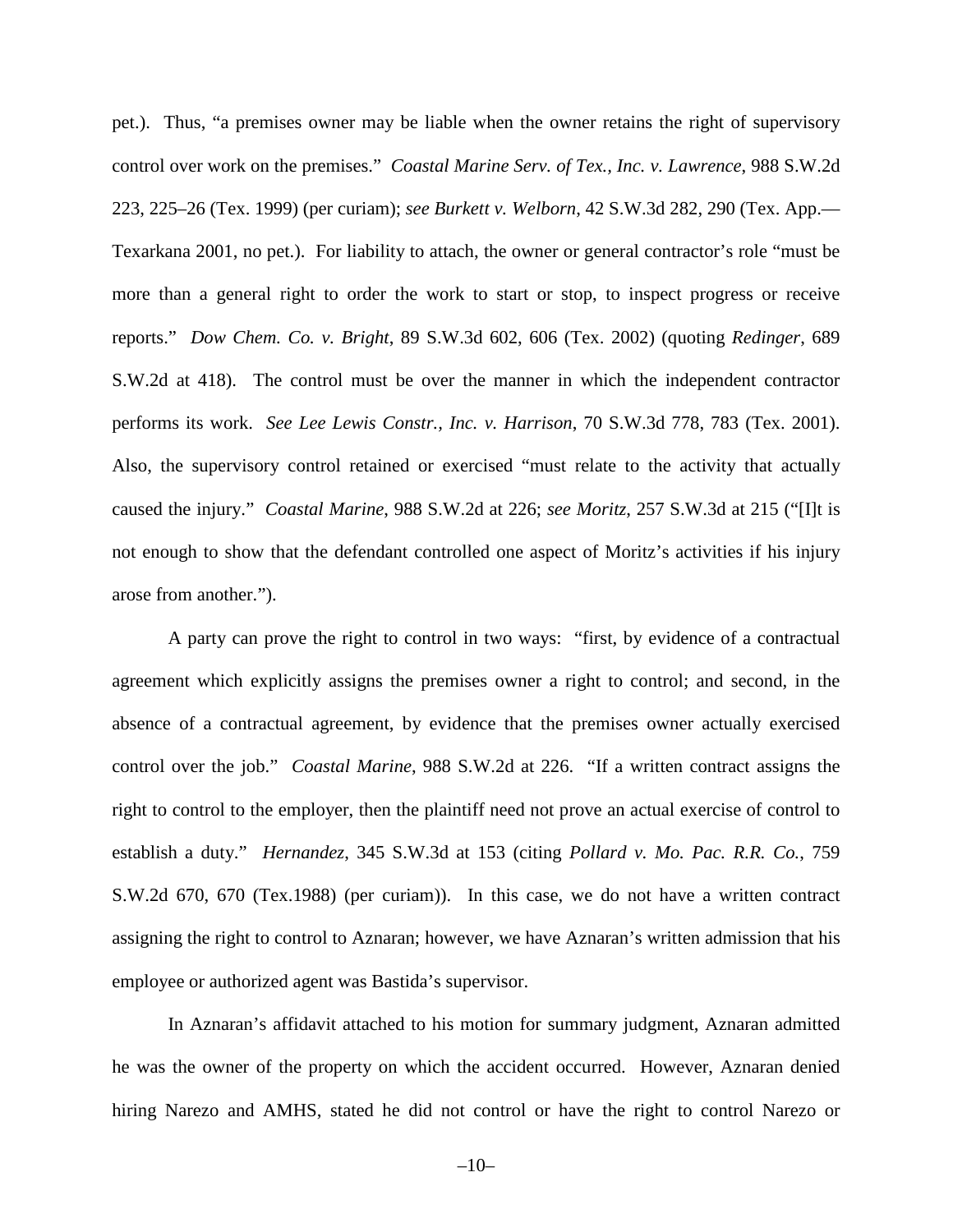AMHS, and stated that Narezo was not his agent. The affidavit also states that Aznaran was not Bastida's employer, and that Bastida worked for Narezo and AMHS.

In his response to Aznaran's motion, Bastida argued the summary judgment evidence raised a fact issue as to the relationship between Aznaran and Narezo, and Aznaran's control over Narezo's work in delivering the mobile home. Bastida's evidence included a response made by Aznaran to a request for admission, as follows:

REQUEST NO. 6: Admit or deny that your employee(s) and/or authorized agent(s) were [Bastida's] supervisor(s) on the date of the incident.

#### RESPONSE: Admit

When asked about this admission during his deposition, Aznaran stated that his answer should have been "deny" and further stated that the response was either an error by the typist or by his former attorney. However, there is nothing in the record to indicate that Aznaran attempted to withdraw or amend the admission. *See* TEX. R. CIV. P. 198.3.

Our standard of review requires that evidence favorable to Bastida be taken as true in deciding whether there is a disputed issue of material fact. *See Reese*, 148 S.W.3d at 99. The discrepancy between Aznaran's admission and Aznaran's affidavit creates an issue of fact regarding Aznaran's relationship with Narezo and AMHS. *See Kirkwood v. Primacare, Inc.*, No. 05-97-01934-CV, 2000 WL 124675, at \*2 (Tex. App.—Dallas Feb. 3, 2000, no pet.) ("If conflicting inferences may be drawn from a deposition and an affidavit filed by the same party in opposition to a motion for summary judgment, a fact issue is presented.") (citing *Randall v. Dallas Power & Light Co.*, 752 S.W.2d 4, 5 (Tex. 1988); *Gaines v. Hamman*, 358 S.W.2d 557, 562 (Tex. 1962); *Green v. Unauthorized Practice of Law Comm.*, 883 S.W.2d 293, 297 (Tex. App.—Dallas 1994, no writ)). Resolving all reasonable inferences and doubts in favor of Bastida, it is reasonable to infer Narezo and AMHS were Aznaran's employees or agents. It is also reasonable to infer that Aznaran had the right to supervise or control the activities of Narezo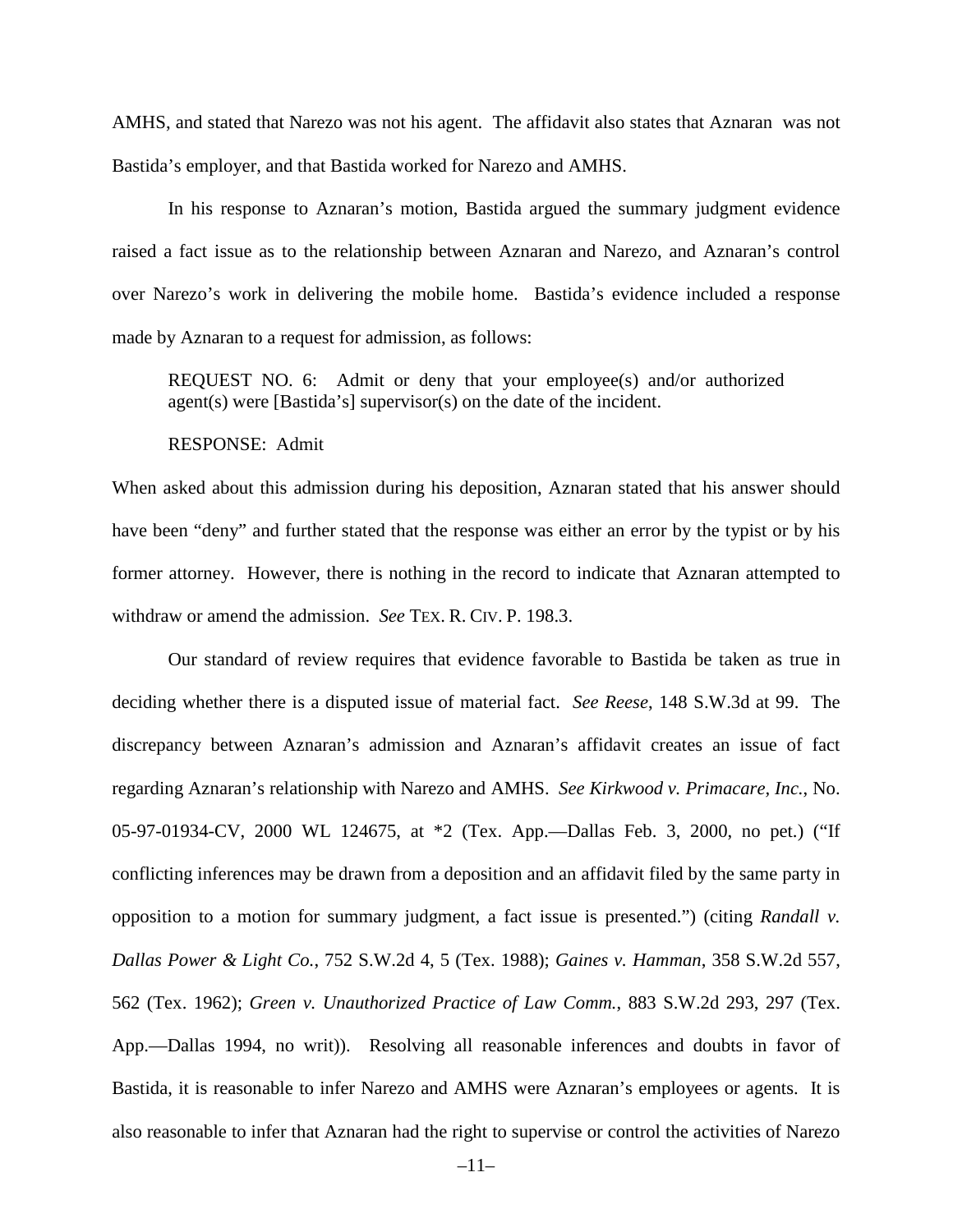and AMHS employees, including Bastida. Where there is evidence that the premises owner had supervisory control of the activity in which the plaintiff was injured, the trial court should deny summary judgment to the premises owner and we should reverse the trial court if it grants such a motion. *See Burkett*, 42 S.W.3d at 290. We conclude the trial court erred in granting summary judgment on Bastida's claim for negligence.

#### **2. Premises Defect**

Bastida also alleged a premises defect claim against Aznaran. In a premises defect case, ordinarily an owner is liable to employees of an independent contractor only for claims arising from a concealed, pre-existing defect, rather than from open and obvious dangerous conditions or from the contractor's work. *Moritz*, 257 S.W.3d at 215; *Hernandez*, 345 S.W.3d at 156. "With respect to existing defects, an owner or occupier has a duty to inspect the premises and warn of concealed hazards the owner knows or should have known about." *Moritz*, 257 S.W.3d at 215 (quoting *Shell Oil Co. v. Khan*, 138 S.W.3d 288, 295 (Tex. 2004)).

"An independent contractor owes its own employees a nondelegable duty to provide them a safe place to work, safe equipment to work with, and warn them of potential hazards." *Moritz*, 257 S.W.3d at 215 (citing *Cent. Ready Mix Concrete Co., Inc. v. Islas*, 228 S.W.3d 649, 652 n. 10 (Tex. 2007); *Kroger v. Elwood*, 197 S.W.3d 793, 794 (Tex. 2006); *Farley v. M M Cattle Co*., 529 S.W.2d 751, 754 (Tex. 1975)). Here, Bastida alleged that Aznaran is liable because Aznaran failed to warn Bastida about the energized electrical line hanging across Aznaran's ranch road. Bastida's claimed pre-existing defect—the energized electrical line—was clearly visible and obvious and generally would not fall within the duty of a premises owner to warn Bastida. However, the record on appeal contains Aznaran's admission that his "employee(s) and/or authorized agent(s) were [Bastida's] supervisor(s) on the date of the incident." We have already concluded there is an issue of material fact regarding Aznaran's supervisory control over the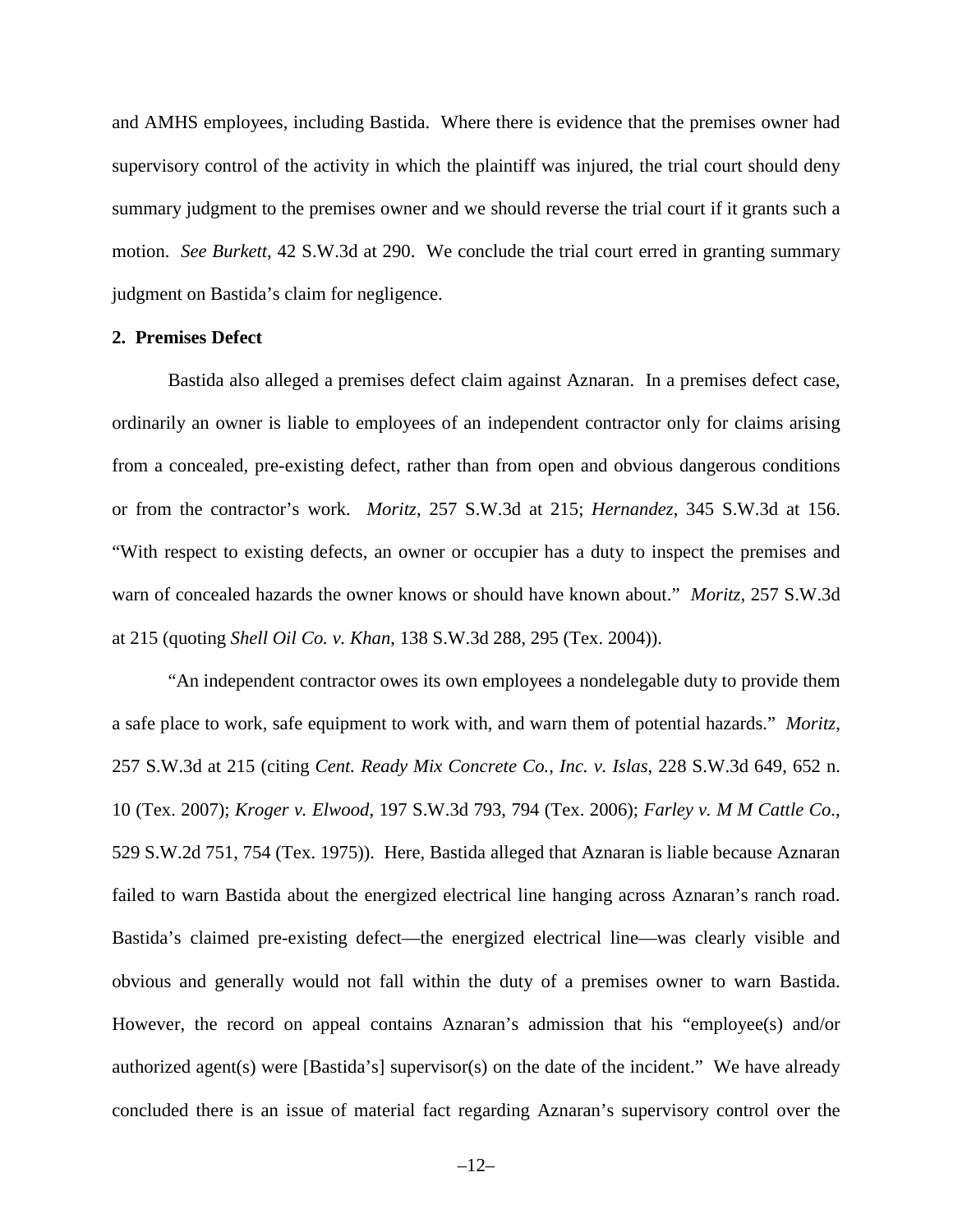activities of Narezo and AMHS employees, including Bastida. Thus, if Aznaran retained supervisory control of the activity in which Bastida was injured, Aznaran may be liable for negligence in exercising or failing to exercise control over the work that created the dangerous condition. *See Olivo*, 952 S.W.2d at 528. Even though the energized electrical line was not a concealed defect, we conclude a fact issue exists with regard to whether Aznaran owed Bastida a duty to warn him of a potential hazard consisting of the energized electrical line. *See id*. We therefore decide the trial court erred in granting summary judgment in favor of Aznaran with respect to Bastida's premises defect claim.

#### **3. Gross Negligence And Malice**

Bastida argues he is entitled to exemplary damages based on Aznaran's alleged gross negligence and malice in deliberately choosing to do nothing about the energized electrical line. Generally, exemplary damages are recoverable only upon proof of actual damages. *See Doubleday & Co., Inc. v. Rogers*, 674 S.W.2d 751, 753–54 (Tex. 1984); *Van Voris v. Team Chop Shop, LLC*, 402 S.W.3d 915, 925 (Tex. App.—Dallas 2013, no pet.); *see also Cowboys Concert Hall-Arlington, Inc. v. Jones*, No. 02-12-00518-CV, 2014 WL 1713472, at \*13 (Tex. App.—Fort Worth May 1, 2014, no pet.) (mem. op.) (plaintiff not entitled to exemplary damages based on defendant's gross negligence when defendant was not specifically found to be negligent). Further, exemplary damages may be awarded only when there is clear and convincing evidence of fraud, malice, or gross negligence. TEX. CIV. PRAC. & REM. CODE ANN. § 41.003 (West Supp. 2013); *see James J. Flanagan Shipping Corp. v. Del Monte Fresh Produce N.A., Inc*., 403 S.W.3d 360, 368 (Tex. App.—Houston [1st Dist.] 2013, no pet.).

Negligence and gross negligence are not separable causes of action, but are inextricably intertwined. *Tesoro Petroleum Corp. v. Nabors Drilling USA, Inc*., 106 S.W.3d 118, 126 (Tex. App.—Houston [1st Dist.] 2002, pet. denied). Negligence is a liability finding, involving duty,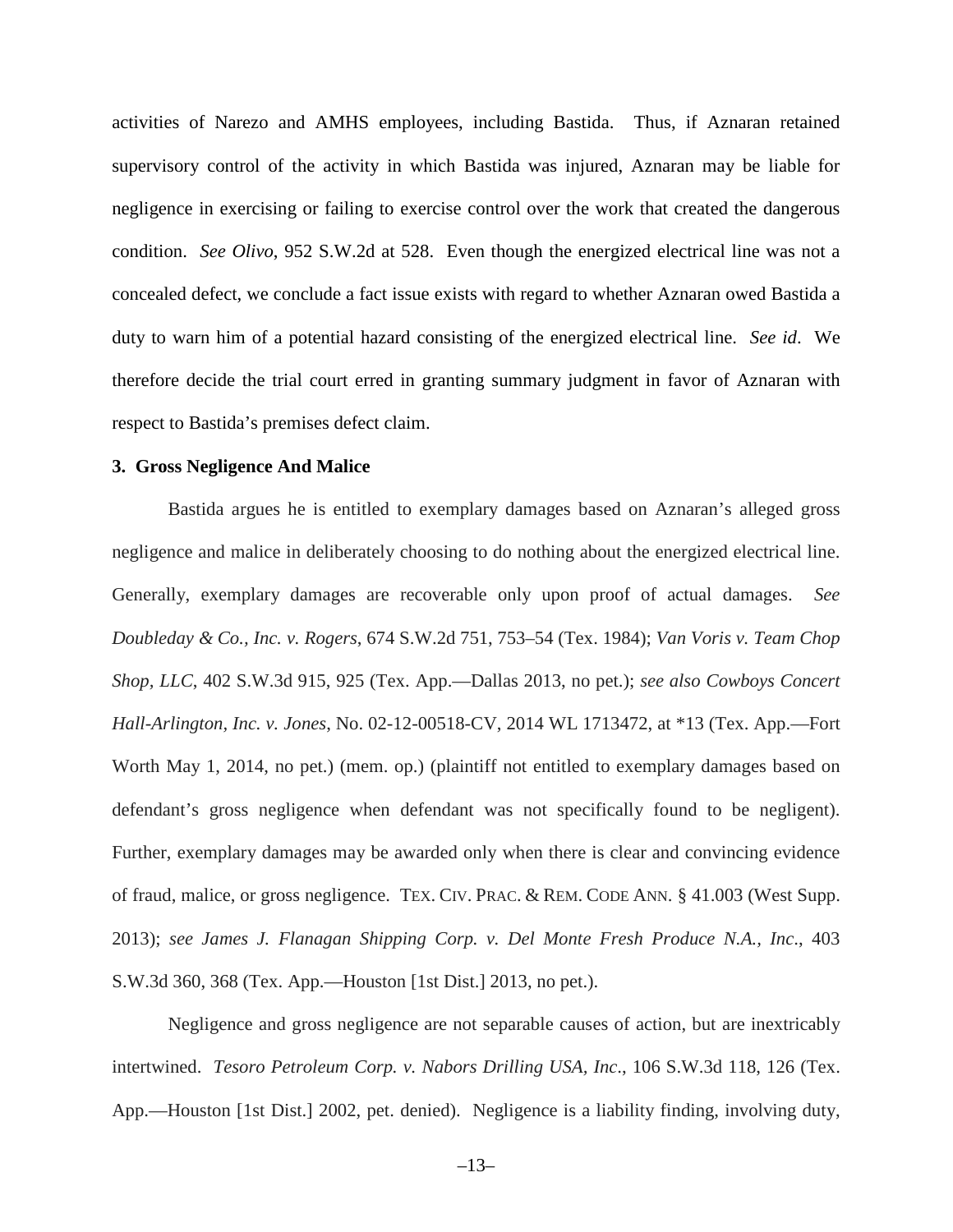breach, and causation; gross negligence presumes a negligent act or omission and includes two further elements. *See Ford Motor Co. v. Miles*, 967 S.W.2d 377, 390 (Tex. 1998) (Gonzalez, J., concurring) (citing *Transp. Ins. Co. v. Moriel,* [879 S.W.2d 10, 23 \(Tex.1994\)\)](https://a.next.westlaw.com/Link/Document/FullText?findType=Y&serNum=1994125602&pubNum=713&fi=co_pp_sp_713_23&originationContext=document&transitionType=DocumentItem&contextData=(sc.Search)#co_pp_sp_713_23); *see also* [TEX.](https://a.next.westlaw.com/Link/Document/FullText?findType=L&pubNum=1000170&cite=TXCPS41.001&originatingDoc=I44aa31dbfe0611e39488c8f438320c70&refType=LQ&originationContext=document&transitionType=DocumentItem&contextData=(sc.Search)) CIV. PRAC. & REM. CODE [ANN. § 41.001\(11\)](https://a.next.westlaw.com/Link/Document/FullText?findType=L&pubNum=1000170&cite=TXCPS41.001&originatingDoc=I44aa31dbfe0611e39488c8f438320c70&refType=LQ&originationContext=document&transitionType=DocumentItem&contextData=(sc.Search)) (West 2008). "[S]ubject to an exception in worker's compensation cases, if no liability for negligence exists, liability for gross negligence cannot be imposed." *Ware v. Cyberdyne Systems, Inc*., No. 05-10-01080-CV, 2012 WL 376671, at \*4 (Tex. App.—Dallas Feb. 7, 2012, no pet.) (mem. op.).

Likewise, exemplary damages for malice are available only when malice is alleged in relation to another underlying cause of action. *Gomez de Hernandez v. Bridgestone/Firestone N. Am. Tire, L.L.C*., 204 S.W.3d 473, 474 (Tex. App.—Corpus Christi 2006, pet. denied). Malice is defined as "a special intent by the defendant to cause substantial injury or harm to the claimant." TEX. CIV. PRAC. & REM. CODE [ANN. § 41.001\(7\)](https://a.next.westlaw.com/Link/Document/FullText?findType=L&pubNum=1000170&cite=TXCPS41.001&originatingDoc=I44aa31dbfe0611e39488c8f438320c70&refType=LQ&originationContext=document&transitionType=DocumentItem&contextData=(sc.Search)) (West 2008). Application of this definition of malice depends on the nature of the underlying tort. *Safeshred, Inc. v. Martinez*, 365 S.W.3d 655, 661 (Tex. 2012).

Bastida's claims for gross negligence and malice are based on Bastida's underlying claim for negligence. Because we have concluded there is an issue of material fact with respect to Bastida's negligence claim, we do not reach the merits of Bastida's claims of gross negligence and malice. *See Cowboys Concert Hall*, 2014 WL 1713472, at \*13.

#### **IV. CONCLUSION**

Based on our conclusions above, we reverse in part the trial court's order granting Aznaran's motion for summary as to the claims against Aznaran of negligence, gross negligence and malice and remand those claims to the trial court for further proceedings.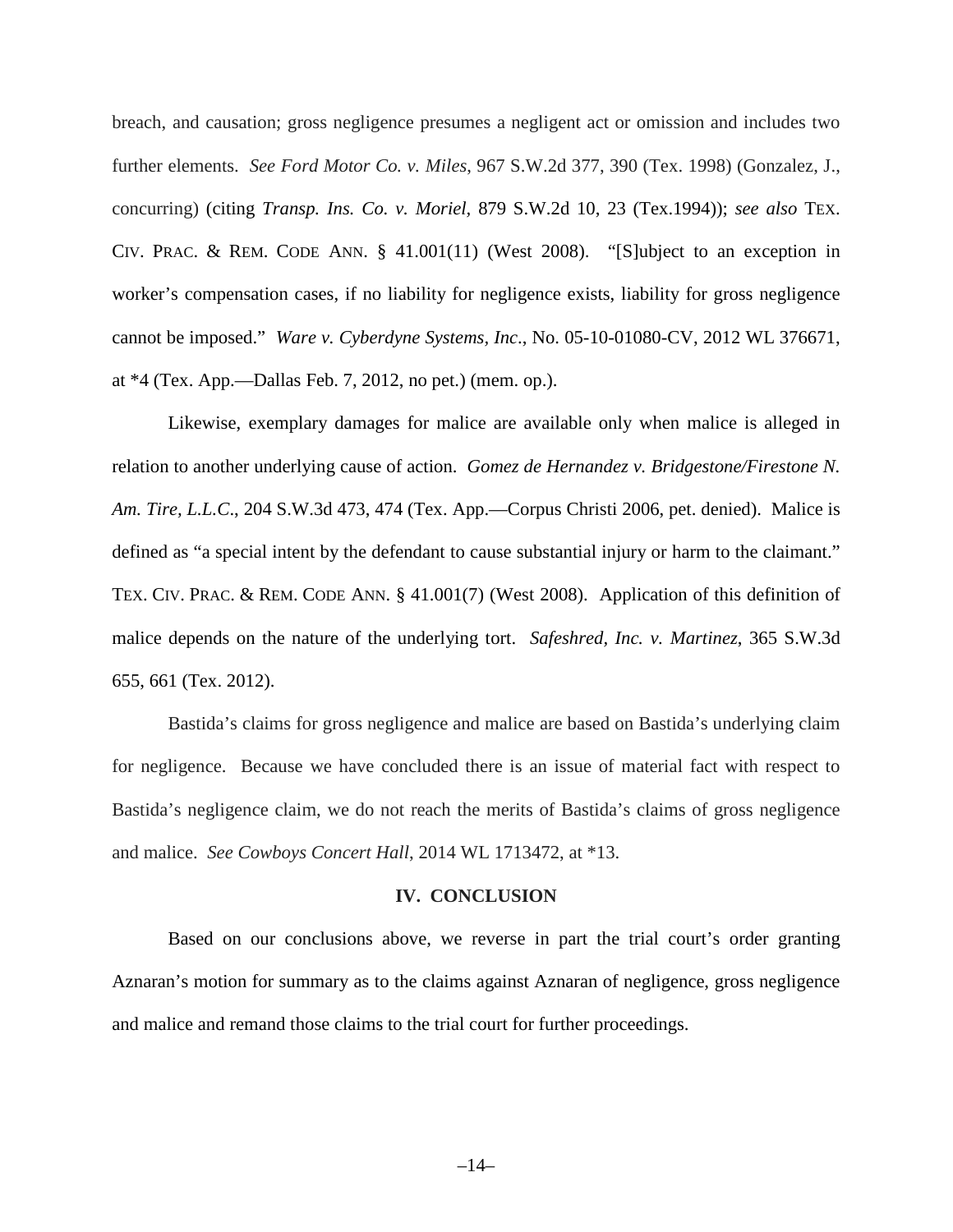In all other respects, summary judgment is affirmed.

/David Lewis/ DAVID LEWIS **JUSTICE** 

121469F.P05